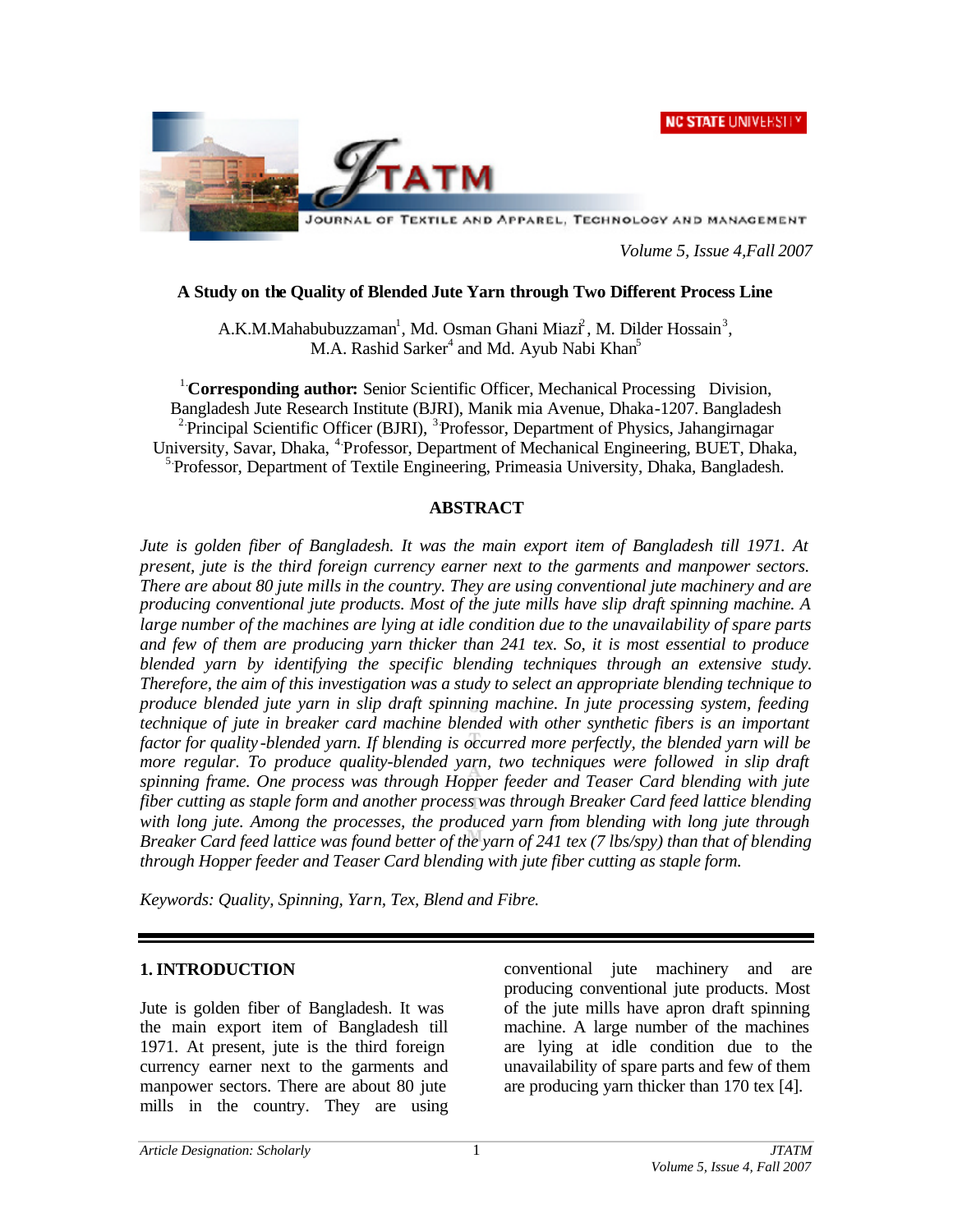The conventional jute products are facing tough opposition with synthetics in the world market. Industries are steadily losing their productivity and very rationally less efforts are given to pick up the productivity [3]. The research was carried out to identify the blending technique to produce better value jute yarn with higher efficiency. There is a potential market for blended jute yarn in the world. The produced yarn will be used in furnishing fabric, decorative fabric, shopping bag, blanket etc. As a result, diversified uses of jute will be greater than before.

So, it is most indispensable to produce blended yarn by identifying the specific blending techniques through an extensive study. Therefore, the aim of this investigation was a study to select an appropriate blending technique to produce blended jute yarn in apron draft spinning machine.

# **2. METHODS AND ANALYSIS**

Jute fiber of grade BWB and synthetic (acrylic, polyester, rayon) fiber, the component fibers of the blend, were first procured. To convert the processed fibers into yarns of 241 tex (nominal count), the following sequences were completed of conventional jute processing system.

For blending, jute and synthetic (acrylic, polyester, rayon) fibers were first taken by weight as per blend ratio (Jute/synthetic fiber: 80/20). Then the jute fiber was softened by the application of emulsion in softener machine and piled for 48 hours [1]. Different blending technique i) Blending with Hopper feeder and Teaser Card along with jute fiber cutting as staple form and ii) Blending with Breaker Card and machine along with long jute on the feed lattice for processing in the modified apron draft spinning frame, were followed [2]. The synthetic (acrylic, polyester, rayon) fibers were separated and opened up manually by hand teasing and tufts of certain weights were made. After that the blending was carried out by spreading the component fibers i.e. jute and synthetic fiber (acrylic, polyester, rayon) in desired proportion 80:20 ratio by weight over the Breaker card lattice. The delivered slivers from breaker card were then processed through normal jute processing system and spun into yarns of 241 tex [5].

The obtained blended yarns were studied to assess their physical properties e.g. actual count, twist, CV% and quality ratio etc. The above properties were determined by using standard testing equipment as per standard methods of testing. The component fibers of the blends i.e. BWB jute and synthetic (acrylic, polyester, rayon) fiber were characterized microscopically. The fineness of the fibers was determined by gravimetric method.

# **3. RESULTS AND OBSERVATIONS**

The component fibers of the blends i.e. BWB grade jute and acrylic, polyester, Rayon fibers as characterized microscopically or other methods are shown in the Table 1.

| <b>Fiber</b> | Length<br>inch    | <b>Fineness</b><br>micron |  |  |  |
|--------------|-------------------|---------------------------|--|--|--|
| BWB jute     | $6.00$ (cut jute) | $15 - 17$                 |  |  |  |
| Polyester    |                   | $2.7 - 3.2$               |  |  |  |
| Rayon        | 4.U               | 1.8-2.2                   |  |  |  |
| Acrylic      |                   | $1.5 - 2.1$               |  |  |  |

# **Table 1: Fiber characteristics:**

J T

A

T M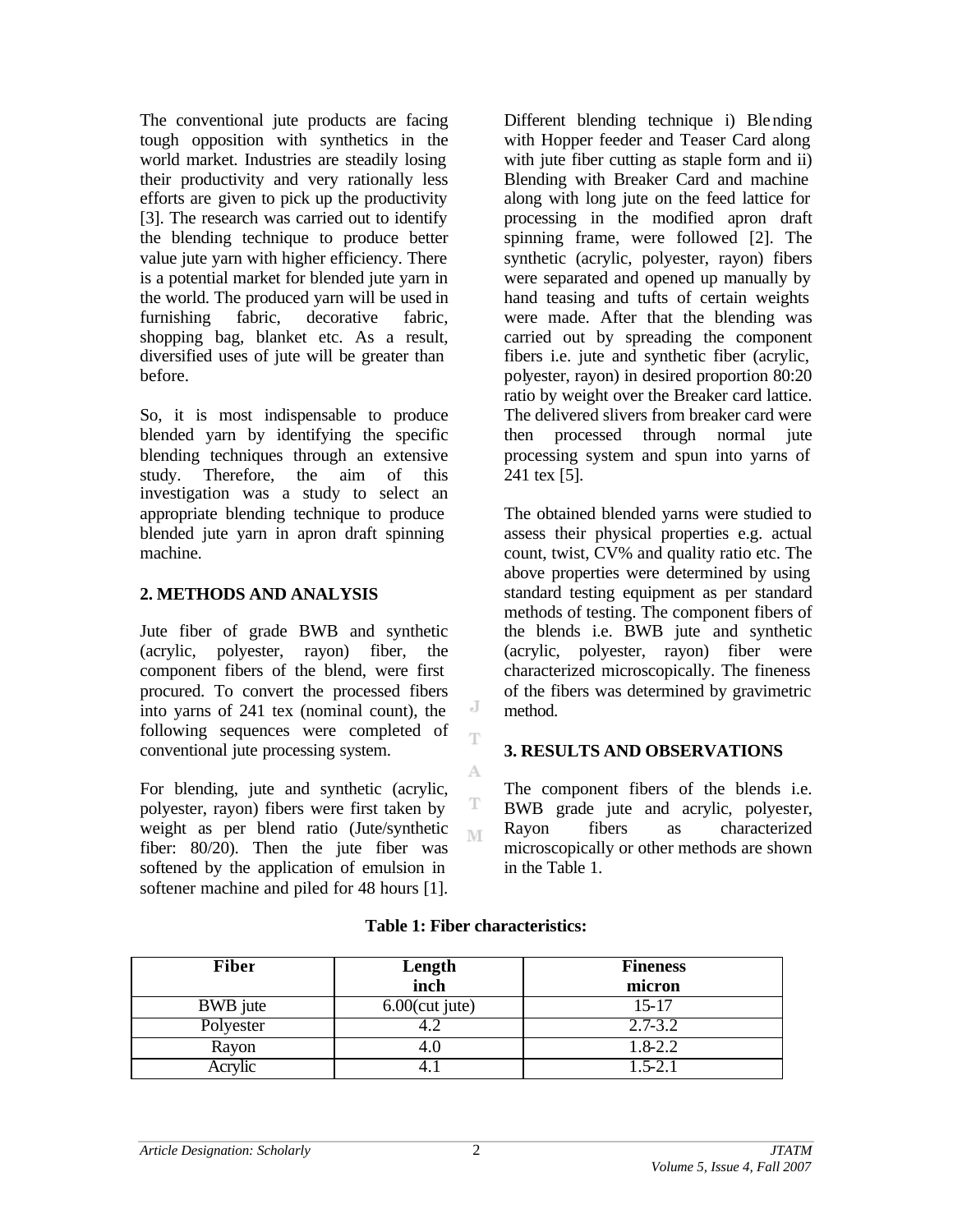The test results in respect of quality and tensile properties of the 241 tex jute (acrylic, polyester, rayon) blended yarns in 80:20 ratio is given in Tables 2 and 3.

Quality Ratio: Quality ratio is the property of jute yarn which indicate the load at break (lbf)/count. A yarn of higher quality ratio indicates a yarn of higher strength. . So, it is generally said that high tenacity at break causes maximum quality ratio of yarn. . In the experiment, produced yarn shows that tenacity of the yarn increased with the increase of quality ratio.

Quality ratio: Load at break in lb Count of yarn

| Fiber          | Nominal   | Actual    | Twist | Tensile strength |           |        |            | Reference |              |
|----------------|-----------|-----------|-------|------------------|-----------|--------|------------|-----------|--------------|
| Composition    | Count     | Count     | tpm   | $kg$ (lbs)       |           |        | Quality    | value of  |              |
|                | tex       | tex       |       |                  |           |        | Ratio      | Quality   |              |
|                | (lbs/spy) | (lbs/spy) |       |                  |           |        |            | $\%$      | Ratio        |
|                |           |           |       | Mean             | <b>SD</b> | $CV\%$ | Extension  |           | $100\%$ jute |
|                |           |           |       |                  |           |        | at break % |           | (cut)        |
|                |           |           |       |                  |           |        |            |           |              |
| Jute $(BWB)$ / |           |           |       | 2.54             | 0.291     | 11.54  | 1.22       | 79.95     | 95           |
| Polyester,     |           | 244       | 189   | (5.59)           |           |        |            |           |              |
| 80:20          |           | (7.08)    |       |                  |           |        |            |           |              |
|                |           |           |       |                  |           |        |            |           |              |
|                |           |           |       | 2.89             | 0.430     | 14.87  | 1.29       | 89.21     | 95           |
| Jute (BWB)/    | 241(7)    | 246       | 189   | (6.37)           |           |        |            |           |              |
| Acrylic,       |           | (7.14)    |       |                  |           |        |            |           |              |
| 80:20          |           |           |       |                  |           |        |            |           |              |
|                |           |           |       |                  |           |        |            |           |              |
|                |           | 239       | 189   | 2.20             | 0.454     | 20.45  | 1.27       | 69.98     | 95           |
| Jute $(BWB)$   |           | (6.93)    |       | (4.85)           |           |        |            |           |              |
|                |           |           |       |                  |           |        |            |           |              |
| Rayon,         |           |           |       |                  |           |        |            |           |              |
| 80:20          |           |           |       |                  |           |        |            |           |              |
|                |           |           |       |                  |           |        |            |           |              |

A

T M

#### **Table -2: Physical characteristics of 241 tex (7lbs/spy) in modified apron draft spinning frame through Hopper feeder and Teaser Card blending with jute fiber cutting as staple form.**

It is shown from the experiment that quality ratio of 241 tex jute/acrylic yarn in staple form mixing at blend ratio 80:20 is 89.21, on the other hand for the jute/acrylic 80:20 blend with long jute the quality ratio of the yarn is 117.22. The quality ratios of both yarns are deferred more. In addition other textile properties such as CV%, extension at break are nearer for both the yarn [6]. Among the above group of blends, the jute/acrylic 80/20 blend seemed to have achieved a better balance of quality ratio and tensile strength in 241 tex yarn than that of

through Hopper feeder and Teaser Card blending with jute fiber cutting as staple form.

Jute fiber length plays an important role on carding. Regular and uniform fiber length is necessary for quality-blended yarn in the spinning process. This fiber is naturally hard and brittle and breaks off with abrasion; resistance to mechanical wear is low and not durable especially on exposure to moist warm humid conditions.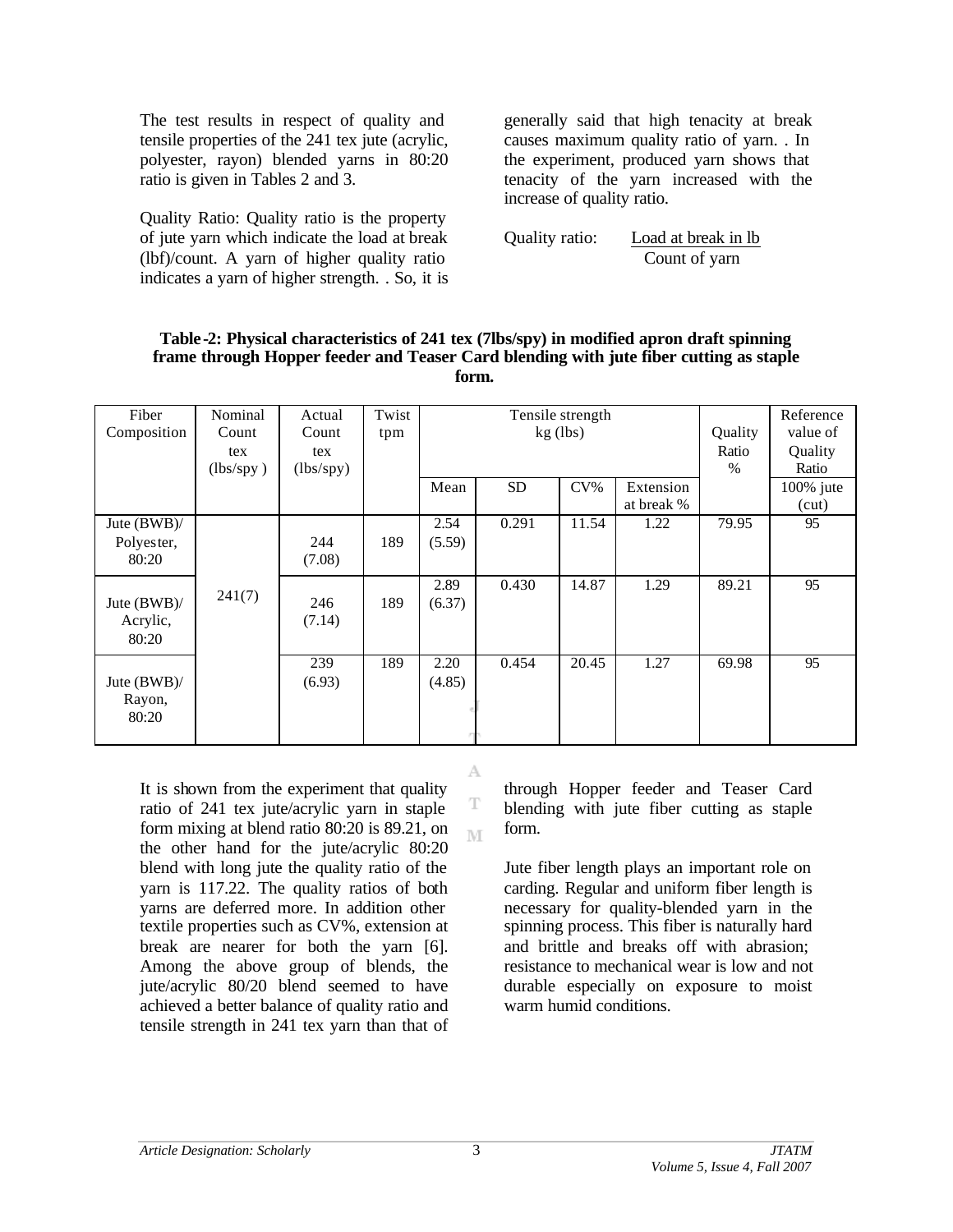| Table -3: Physical characteristics of 241 tex (7lbs/spy) in the modified apron draft spinning |
|-----------------------------------------------------------------------------------------------|
| frame through Breaker Card feed lattice blending with long jute.                              |

| Fiber<br>Composition               | Nominal<br>Count<br>tex<br>(lbs/spy) | Actual<br>Count<br>tex<br>(lbs/spy) | Twist<br>tpm | Tensile strength<br>$kg$ (lbs) |           |        |                         | Quality<br>Ratio<br>$\%$ | Reference<br>value of<br>Quality<br>Ratio |
|------------------------------------|--------------------------------------|-------------------------------------|--------------|--------------------------------|-----------|--------|-------------------------|--------------------------|-------------------------------------------|
|                                    |                                      |                                     |              | Mean                           | <b>SD</b> | $CV\%$ | Extension<br>at break % |                          | $100\%$ jute<br>(long)<br>staple)         |
| Jute (BWB)/<br>Polyester,<br>80:20 |                                      | 244<br>(7.08)                       | 189          | 3.09<br>(6.81)                 | 0.260     | 8.41   | 0.98                    | 96.21                    | 110                                       |
| Jute (BWB)/<br>Acrylic,<br>80:20   | 241(7)                               | 246<br>(7.14)                       | 189          | 3.80<br>(8.37)                 | 0.559     | 14.73  | 1.01                    | 117.22                   | 110                                       |
| Jute $(BWB)$ /<br>Rayon, 80:20     |                                      | 239<br>(6.93)                       | 189          | 3.42<br>(7.53)                 | 0.393     | 11.51  | 0.95                    | 108.65                   | 110                                       |

 $\mathbb{I}$ 

T A

T

M

In jute spinning carding plays an important role on whole process. The object of carding is to break down and fleece-out the long strips of jute and to convert them into a continuous broad ribbon of line fibers called sliver. This sliver must be as uniform in size and texture as possible and it must have a definite weight for a definite length. Two main functions, which take place in carding, are (a) carding and (b) stripping. These two main functions are dependent for their activates upon the method of pinning number of pins per square inch, the manner in which the two active surfaces are placed in relation to each other and their surface speeds. As jute and synthetic fiber is fed in the breaker card machine, the pins of the faster moving cylinder split-up and vigorously comb away the ribbon of fibers so that it is fleeced out and carried on the cylinder. Pins of the cylinder are set at such an angle so that the material is being combed. This combing action plays a vital role for uniform carded sliver i.e., good quality yarn. But excessive speed of cylinder occurs damages of fibers.

Jute/synthetic (acrylic, rayon, polyester) blended yarns of 241 tex were produced at

the blend ratio of 80:20. Different textile properties including quality ratio were tested. It was found that textile properties differed with the variation of blending technique. Produced yarns were tested for analyzing the effect of acrylic fiber in jute/acrylic-blended yarn [7].

# **4. CONCLUSION**

Blending technique is the important factor for proper blending of synthetic fiber with jute. Nowadays jute products are facing tough competition with synthetics in the world market. Industries are gradually losing their productivity due to less strength and very reasonably less efforts are given to improve the productivity. The investigation was carried out to identify the blending technique to produce better quality jute yarn with higher productivity. Here it is clearly noted that blending with long jute through Breaker Card feed lattice attain higher productivity with good quality. There is a prospective market for blended jute yarn in the world. The produced yarn will be used in furnishing fabric, decorative fabric, shopping bag, blanket etc. As a result, diversified uses of jute will be amplified.